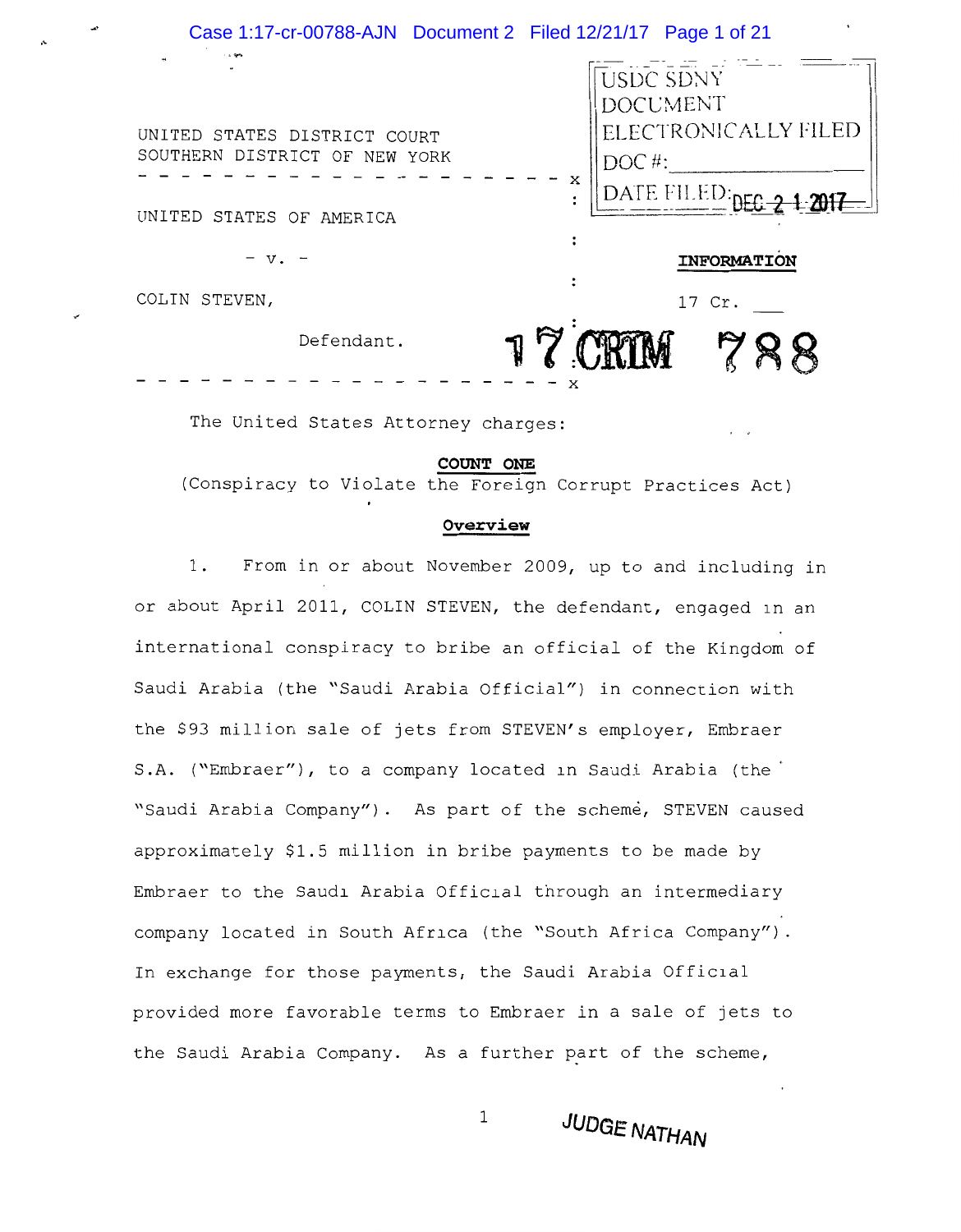# Case 1:17-cr-00788-AJN Document 2 Filed 12/21/17 Page 2 of 21

STEVEN arranged to and did receive a kickback from a portion of the bribe proceeds.

## Relevant Persons and Entities

. 2. At all times relevant to this Information, Embraer was an aircraft manufacturer based in Brazil, with operations and subsidiaries in various locations around the world, including the United States and the Middle East. Embraer manufactured commercial, executive, and defense aircraft for governmental and private customers throughout the world. Embraer's American depositary shares were listed and traded on the New York Stock Exchange, and Embraer was required to file periodic reports with the Securities and Exchange Commission under Section 15(d) of the Securities Exchange Act, Title 15, United States Code, Section 78o(d). Accordingly, Embraer was an issuer within the meaning of the Foreign Corrupt Practices Act ("FCPA"), Title 15, United States Code, Sections 78dd-1 and 78m. Embraer Representations LLC ("Embraer RL") was a subsidiary wholly owned by Embraer and incorporated in Delaware. Embraer RL maintained a bank account in Manhattan, New York.

At all times relevant to this Information, COLIN  $3.$ STEVEN, the defendant, was a British national. Until December 2013, STEVEN was an executive in Embraer's Executive Jets Division and had responsibility for overseeing the generation of sales in regions that included the Middle East. Accordingly,

 $\overline{c}$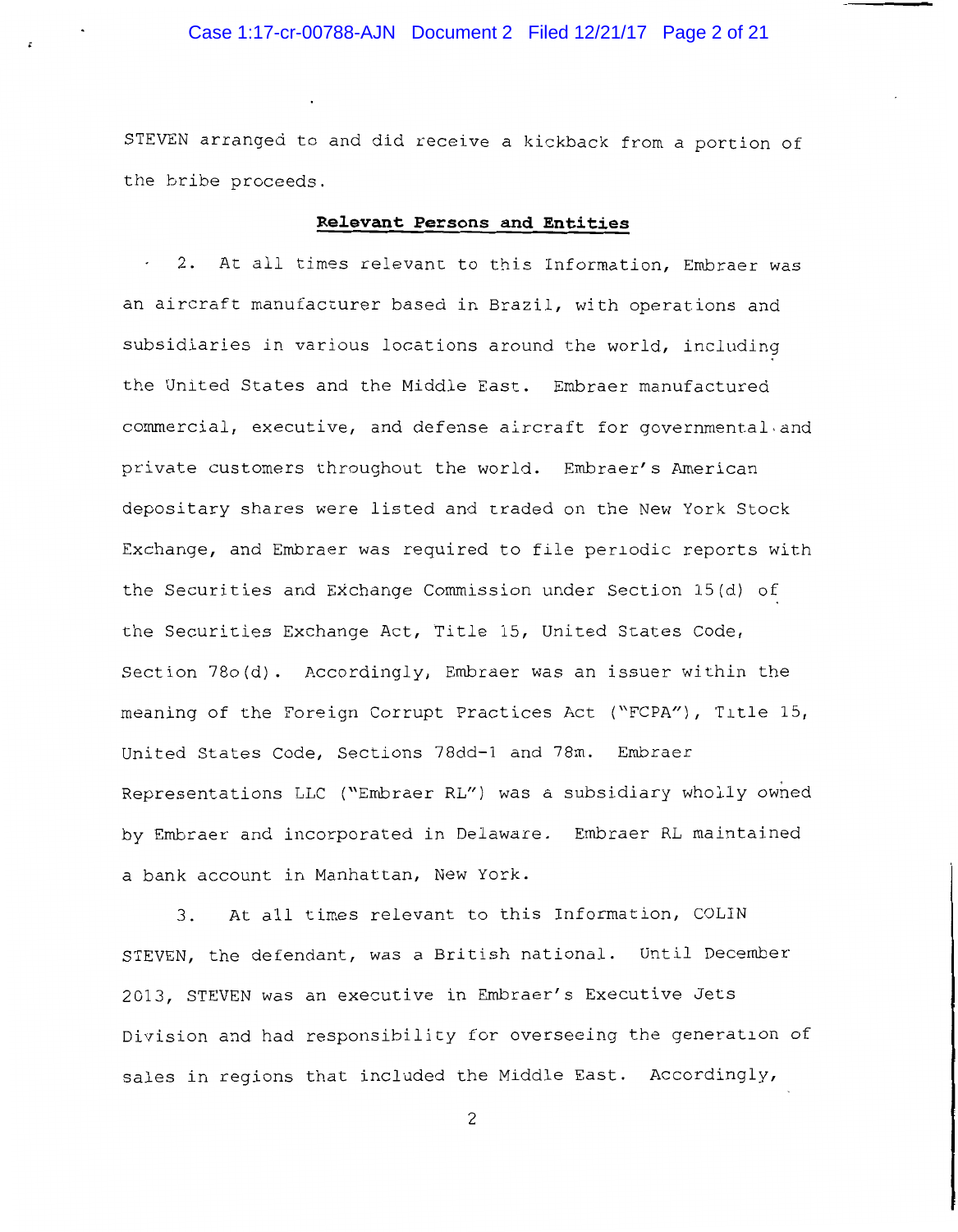STEVEN was an "employee" and "agent" of an issuer within the meaning of the FCPA, Title 15, United States Code, Section 78dd- $1$  .

The Saudi Arabia Company was the state-owned and 4. state-controlled national oil company of Saudi Arabia, and performed a function that Saudi Arabia treated as its own. Accordingly, the Saudi Arabia Company was an "instrumentality" of a foreign government within the meaning of the FCPA, Title 15, United States Code, Section 78dd-1(f)(1). The Saudi Arabia Official was a high-level official at the Saudi Arabia Company who had influence over aircraft purchasing decisions.

 $5.$ The South Africa Company was an industrial valve and pump manufacturer partially owned by friends of COLIN STEVEN, the defendant. As of the time of the events described in this Information, the South Africa Company had no experience in the aircraft industry or in Saudi Arabia.

## The FCPA Bribery Scheme

6. From in or about November 2009 through in or about April 2011, COLIN STEVEN, with others, agreed to pay, and caused and aided and abetted Embraer's actual payment of, approximately \$1.5 million in bribes to the Saudi Arabia Official in order to obtain a contract between the Saudi Arabia Company and Embraer for the sale of three business jets, valued at approximately \$93 million.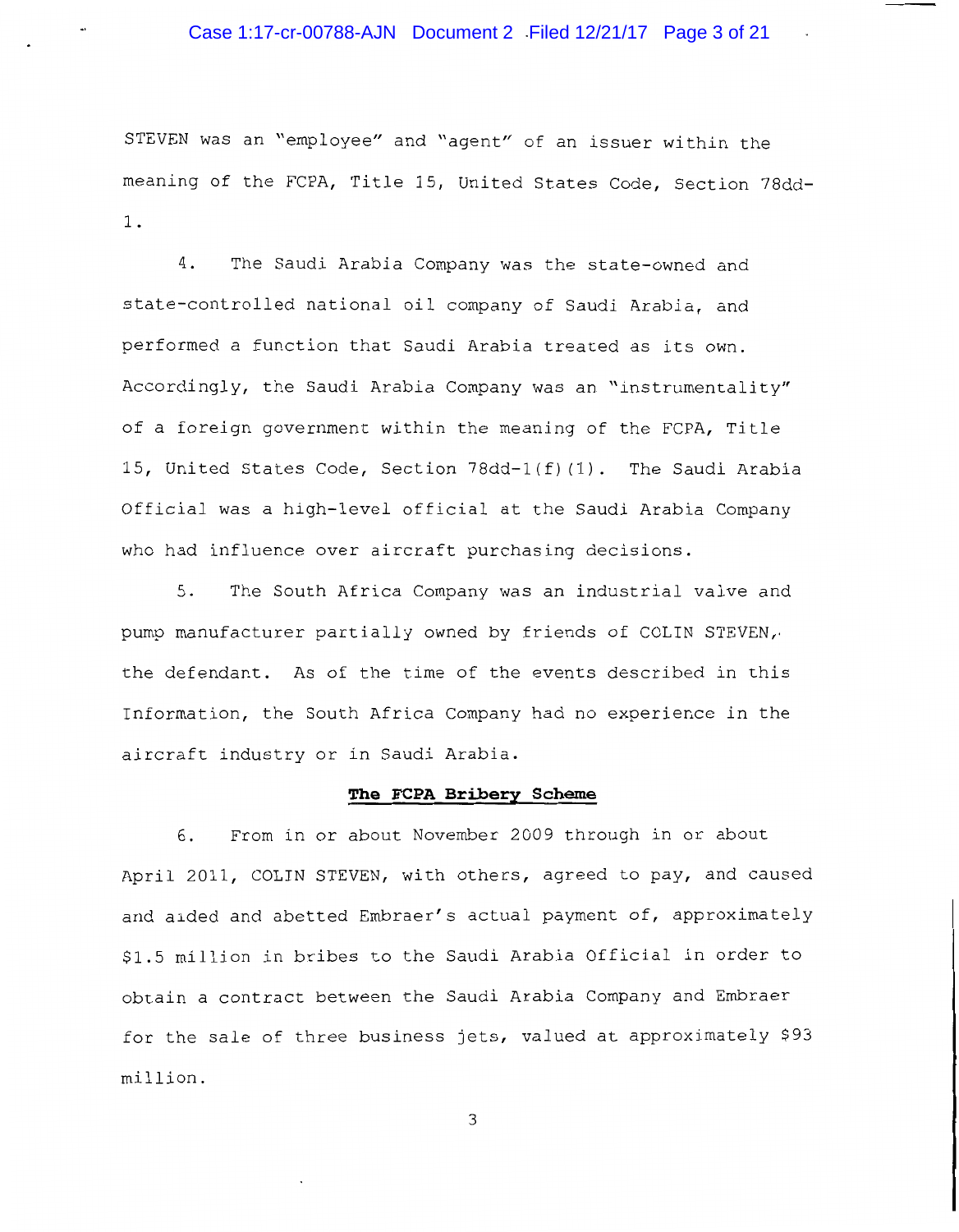Case 1:17-cr-00788-AJN Document 2 Filed 12/21/17 Page 4 of 21

7. In his capacity as an executive with Embraer's Executive Jets Division, COLIN STEVEN, the defendant, oversaw staff who were responsible for selling new and used Embraer aircraft. Both Embraer's revenue and employees' sales commissions, including for STEVEN and the sales agents he supervised, were significantly higher for sales of new aircraft compared to used aircraft.

8. In or about 2006, COLIN STEVEN, the defendant, and others at Embraer learned that the Saudi Arabia Company was interested in purchasing aircraft. Thereafter, and until in or about the fall of 2009, STEVEN and a salesperson who reported to him had occasional contact with employees of the Saudi Arabia Company, and periodically discussed the potential sale of Embraer aircraft. During that period, STEVEN learned that the Saudi Arabia Company was interested in purchasing used aircraft.

In or about late 2009, COLIN STEVEN, the defendant, 9. met with the Saudi Arabia Official in London, England. The Saudi Arabia Official offered to help Embraer win the aircraft contract from the Saudi Arabia Company, and to change the deal from used jets to new jets if Embraer paid the Saudi Arabia Official. STEVEN knew that the Saudi Arabia Official was a high-level official at the Saudi Arabia Company and believed that the Saudi Arabia Official could deliver on the promise.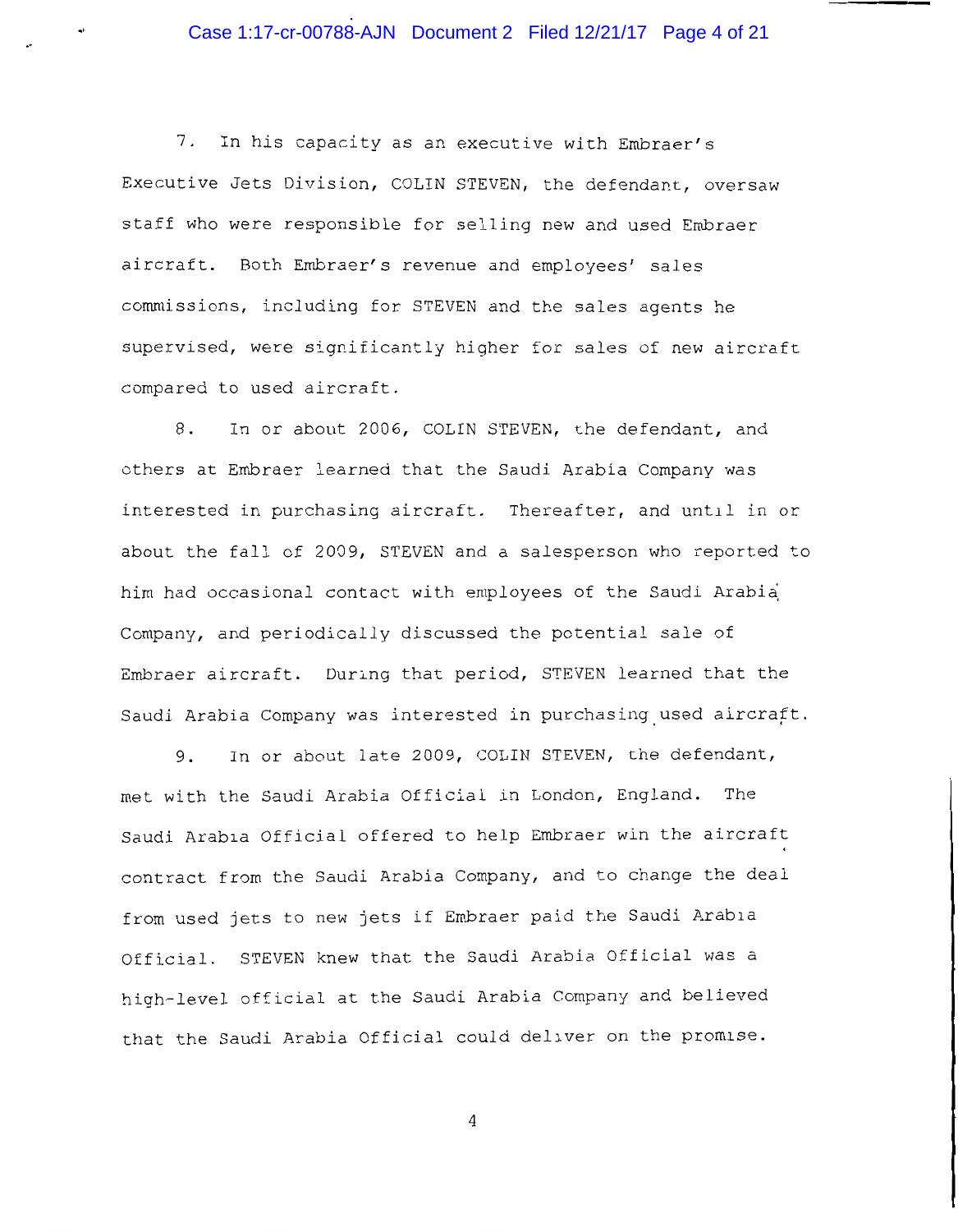10. Over the course of multiple discussions in London, England, and with the approval of his supervisor ("Embraer Executive A"), COLIN STEVEN, the defendant, and the Saudi Arabia Official agreed on a per-aircraft payment of \$550,000 to be paid to the Saudi Arabia Official, for a total bribe amount of \$1.65 million.

11. On or about December 10, 2009, COLIN STEVEN, the defendant, sent an email to Embraer Executive A and another Embraer executive ("Embraer Executive B"), in which STEVEN wrote, in part, that the Saudi Arabia Official "has budget [ed] for used [aircraft] only and will have to lobby for more funds to take new [aircraft] over used." Defendant STEVEN added, "[t]here is more to come to replace the entire fleet they have with [Embraer model] 170,s [sic] [Saudi Arabia Official] sees. this as long term." Embraer Executive A approved offering a per-aircraft payment of \$550,000 to the Saudi Arabia Official.

12. In or about late 2009 and early 2010, COLIN STEVEN, the defendant, developed a plan to use the South Africa Company as a purported agent on the transaction with the Saudi Arabia Company. As a result, Embraer would pay \$1.65 million in "finders fees" to the South Africa Company. In truth and in fact, the South Africa Company would perform no work on the transaction and would be used to facilitate and to disguise the payment to the Saudi Arabia Official.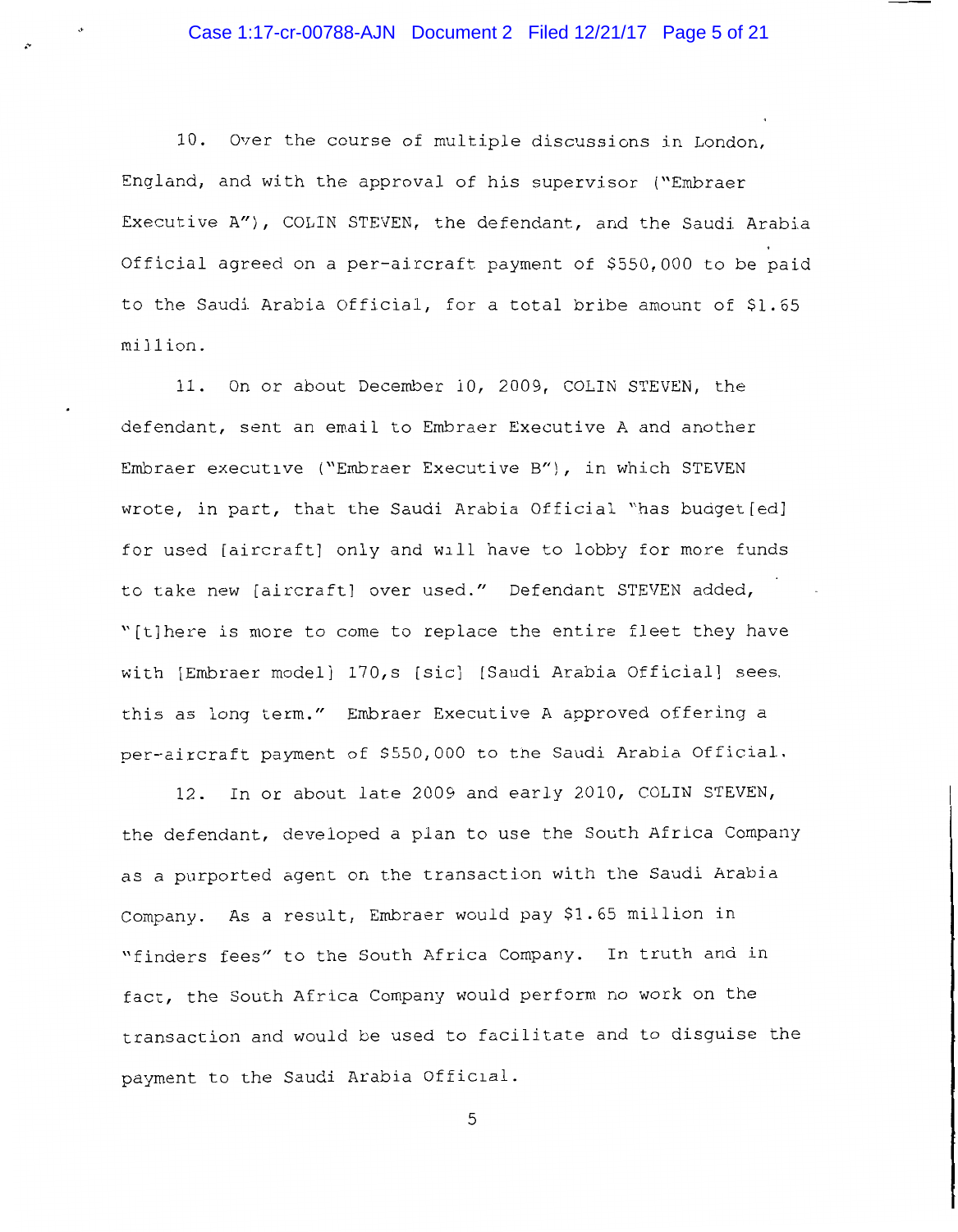13. Between in or about late 2009 and in or about early 2010, COLIN STEVEN, the defendant, had a telephone conversation with an executive at Embraer ("Embraer Executive C"), in which STEVEN described the planned bribery scheme and the plan to use the South Africa Company as the entity that would pass the payments to the Saudi Arabia Official. Embraer Executive C reassured STEVEN that South Africa Company could be trusted to pass on the money to the Saudi Arabia Official.

14. In or about early 2010, acting on the Saudi Arabia Official's recommendation, a committee at the Saudi Arabia Company approved the Saudi Arabia Company's purchase of three new aircraft from Embraer for \$93 million.

15. On or about March 5, 2010, Embraer RL executed an agreement with the South Africa Company, pursuant to which the South Africa Company would purportedly "promote sales of . . . aircraft manufactured by Embraer . . . solely and specifically to" a subsidiary of the Saudi Arabia Company. In reality, the South Africa Company provided no services to Embraer other than serving as a conduit to funnel payments to the Saudi Arabia Official. The agreement did not disclose that the payments were ultimately bound for the Saudi Arabia Official.

16. Less than two weeks later, on or about March 15, 2010, Embraer and a U.S.-based subsidiary of the Saudi Arabia Company entered into an aircraft purchase agreement, pursuant to which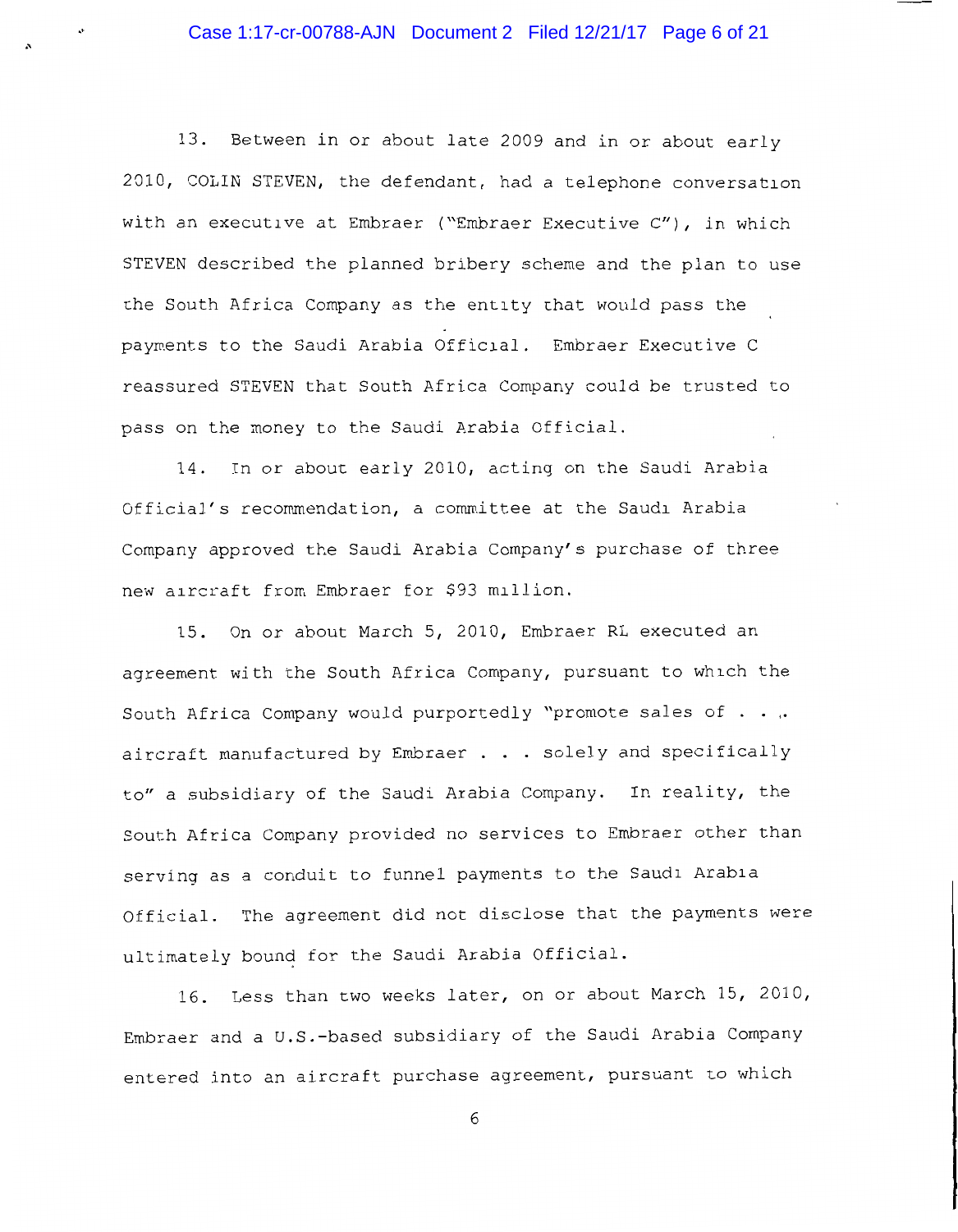the subsidiary agreed to purchase three new aircraft for approximately \$93 million. The aircraft were delivered in or around November and December 2010.

17. In or about December 2010, the South Africa Company submitted three invoices to Embraer, each in the amount of \$550,000, for its purported commission, even though it had not rendered any services to Embraer in connection with the sale. Executives at Embraer approved paying the invoices. The payments were made through two wire transfers from Embraer RL's bank account in Manhattan, New York, to the South Africa Company's bank account in South Africa: \$550,000 on or about December 22, 2010, and \$1.1 million on or about February 18, 2011.

18. Between on or about February 2, 2011, and on or about April 5, 2011, the South Africa Company made three wire transfers totaling \$1,434,100 to bank accounts in Switzerland and Bahrain held by an individual who was acting as an intermediary for the Saudi Arabia Official ("Intermediary A"). Intermediary A kept a portion of the funds and transferred the remainder to the Saudi Arabia Official.

 $\overline{7}$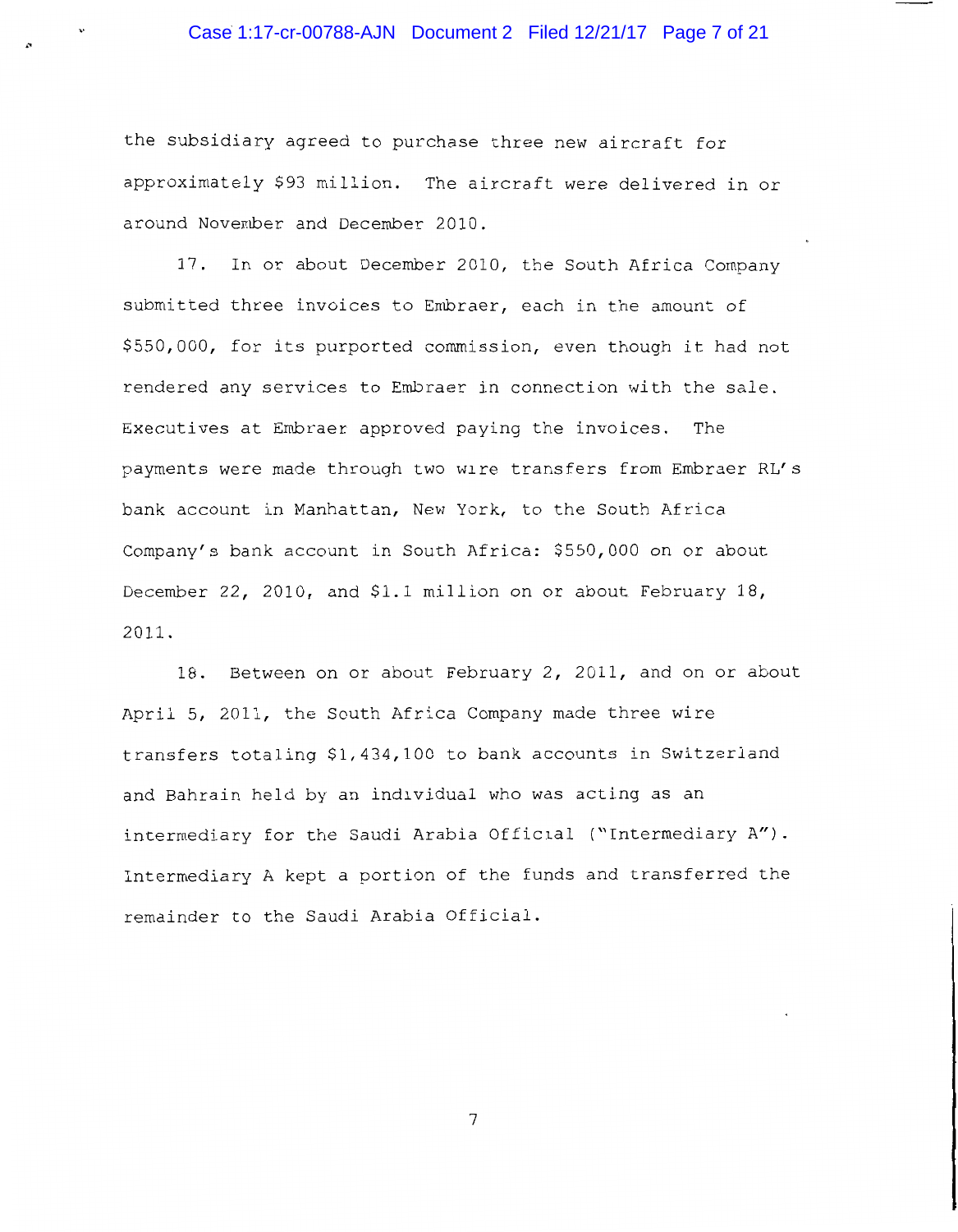## The Kickback Scheme

19. As set forth below, COLIN STEVEN, the defendant, caused a portion of the fraudulent payment that Embraer RL made to the South Africa Company to be paid to STEVEN as a kickback. In total, STEVEN received approximately \$129,935 in kickbacks.

20. In or about late 2009 and early 2010, while COLIN STEVEN, the defendant, with others, was arranging to pay the Saudi Arabia Official, STEVEN also developed a plan to take a portion of the money as a kickback. STEVEN discussed this plan with Embraer Executive C, and the two agreed that STEVEN, Embraer Executive C, and the South Africa Company would each take a portion of the \$1.65 million to be paid by Embraer RL.

21. At the direction of COLIN STEVEN, the defendant, and unbeknownst to Embraer, the South Africa Company transferred to STEVEN's United States bank account \$129,935 of the \$1.65 million it had received from Embraer RL: \$97,465 on or about October 21, 2011, and \$32,470 on or about December 1, 2011. Those wire transfers passed through a bank in Manhattan, New York.

22. COLIN STEVEN, the defendant, and Embraer Executive C, who had recently been promoted within the company, subsequently had a telephone conversation in which Embraer Executive C informed STEVEN that Embraer Executive C no longer wanted his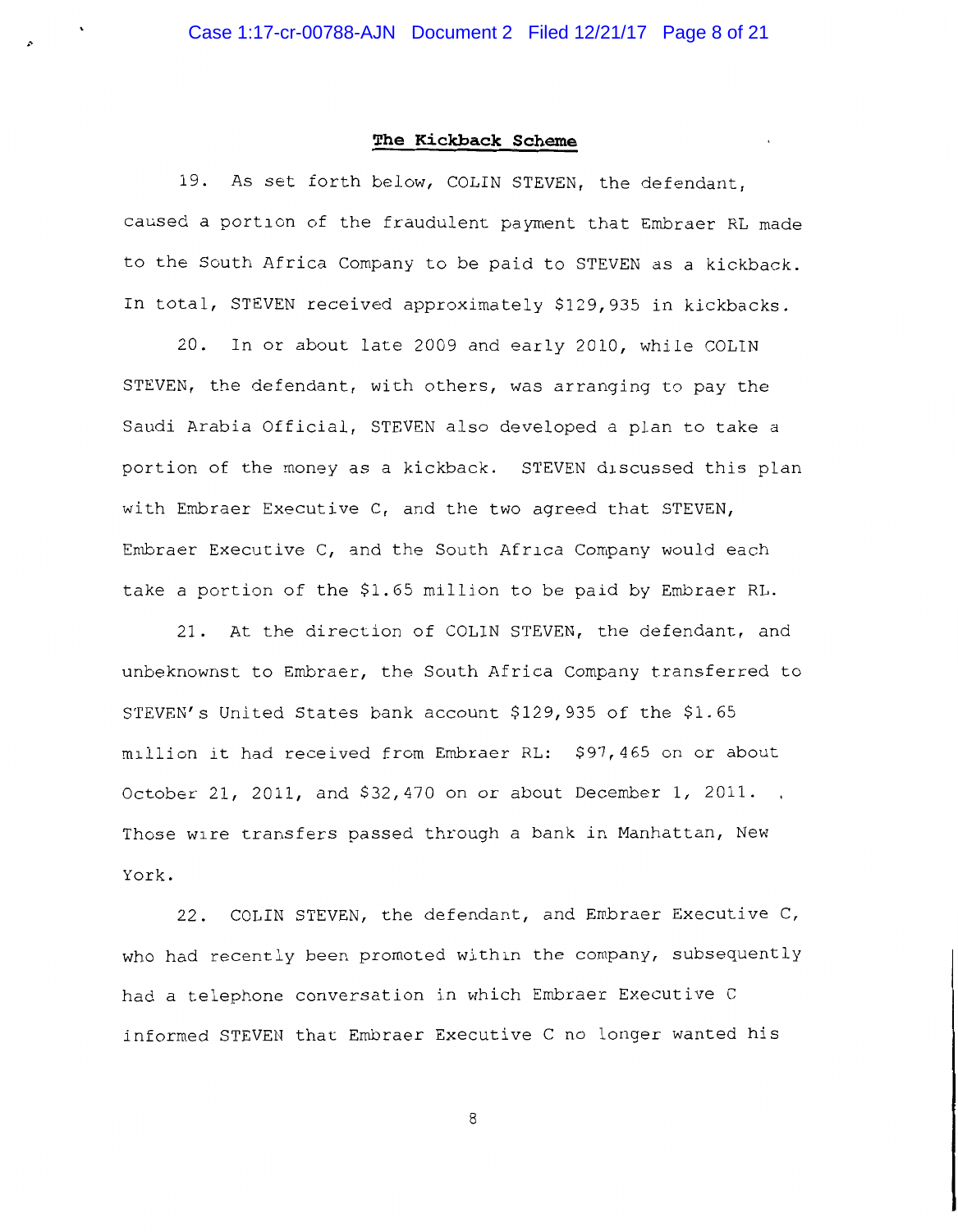## Case 1:17-cr-00788-AJN Document 2 Filed 12/21/17 Page 9 of 21

share of the money. As a result, STEVEN kept all of the \$129,935 he received from the South Africa Company.

23. In or about March 2010 and November 2010, Embraer paid COLIN STEVEN, the defendant, a total of \$44,000 in commissions based on the sale of the three new aircraft to Saudi Arabia Company.

24. On or about December 19, 2014, COLIN STEVEN, the defendant, was interviewed by an agent of the Federal Bureau of Investigation ("FBI"). During that interview, when asked about one of the wire transfers he received from the South Africa Company in 2011, STEVEN falsely stated that the funds had been transferred to him by an executive of the South Africa Company for the purpose of buying real estate in connection with a potential business venture between STEVEN and the executive.

### **Statutory Allegations**

25. From in or about November 2009, up to and including in or about April 2011, in the Southern District of New York and elsewhere, COLIN STEVEN, the defendant, and others known and unknown, willfully and knowingly did combine, conspire, confederate, and agree together and with each other to commit an offense against the United States, to wit, a violation of the FCPA, Title 15, United States Code, Section 78dd-1.

26. It was a part and object of the conspiracy that COLIN STEVEN, the defendant, being an employee and agent of an issuer,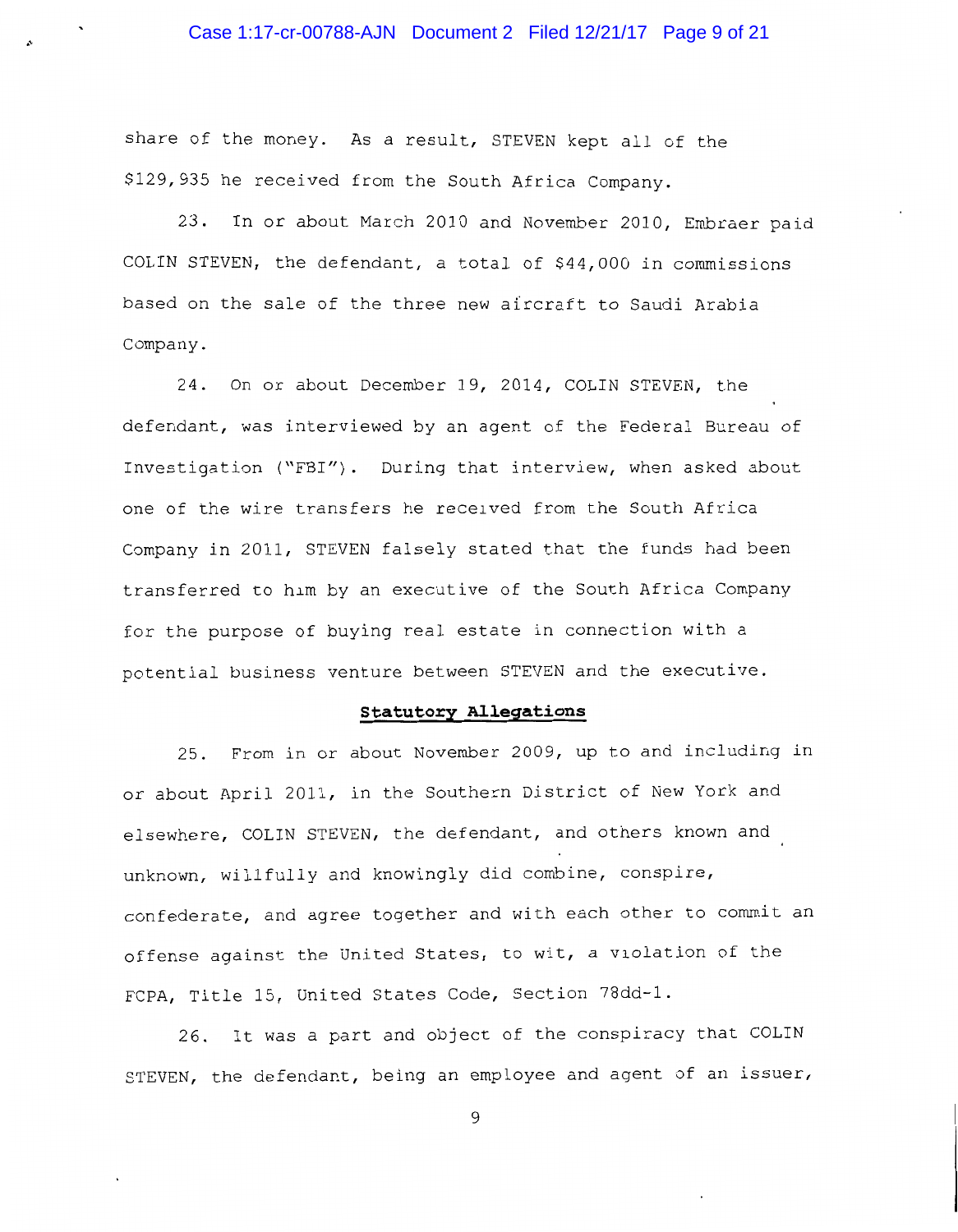and aiding and abetting an issuer, together with others known and unknown, would and did willfully make use of the mails and means and instrumentalities of interstate commerce corruptly in furtherance of an offer, payment, promise to pay, and authorization of the payment of any money, and offer, gift, promise to give, and authorization of the giving of anything of value to a foreign official, and to a person, while knowing that all and a portion of such money and thing of value would be and had been offered, given, and promised, directly and indirectly, to a foreign official, for purposes of: (i) influencing acts and decisions of such foreign official in that foreign official's official capacity; (ii) inducing such foreign official to do and omit to do acts in violation of the lawful duty of such foreign official; (iii) securing any improper advantage; and (iv) inducing such foreign official to use that foreign official's influence with a foreign government and instrumentalities thereof to affect and influence acts and decisions of such government and instrumentalities, in order to assist Embraer in obtaining and retaining business for and with, and directing business to, Embraer and others.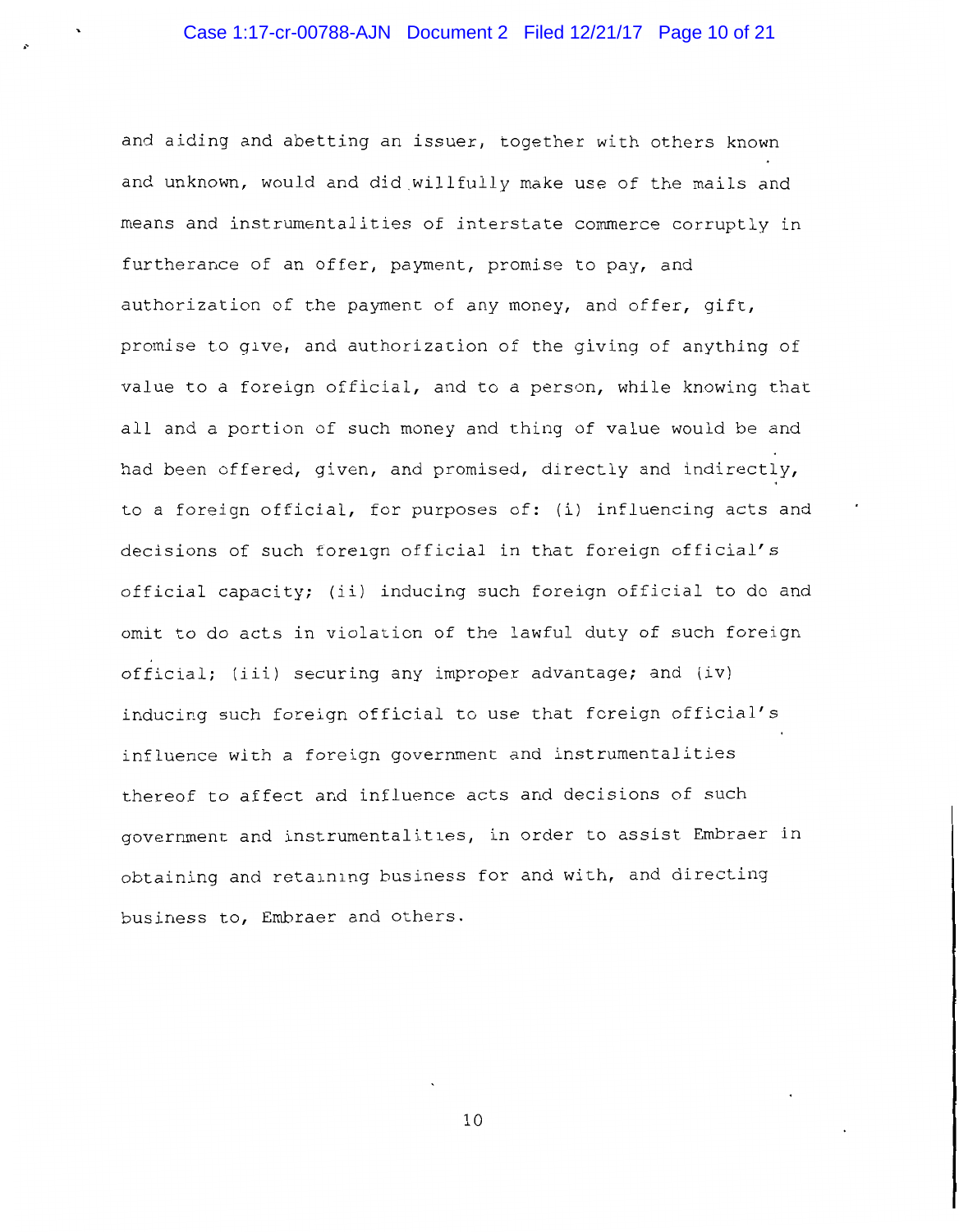## Overt Acts

27. In furtherance of the conspiracy and to effect the illegal object thereof, the following overt acts, among others, were committed in the Southern District of New York and elsewhere:

In or about late 2009, COLIN STEVEN, the а. defendant, met with the Saudi Arabia Official in London, England, and discussed the payment of money to the Saudi Arabia Official in exchange for that official's help in causing the Saudi Arabia Company to award Embraer a contract for the sale of three aircraft and in changing the terms of the deal from used jets to new jets.

In or about late 2009, STEVEN met with the Saudi b. Arabia Official in London and agreed on a per-aircraft bribe amount of \$550,000, for a total amount of \$1.65 million, in exchange for the Saudi Arabia Official's assistance on the deal.

On or about January 5, 2010, STEVEN sent an email  $\mathsf{C}$ . to other Embraer employees, including his supervisor, in which STEVEN summarized information and advice that he had received from the Saudi Arabia Official concerning the negotiation of the sale of new aircraft to the Saudi Arabia Company.

On or about December 22, 2010, STEVEN, with d. others, caused Embraer RL to transfer \$550,000 from its bank account in Manhattan, New York, to the South Africa Company.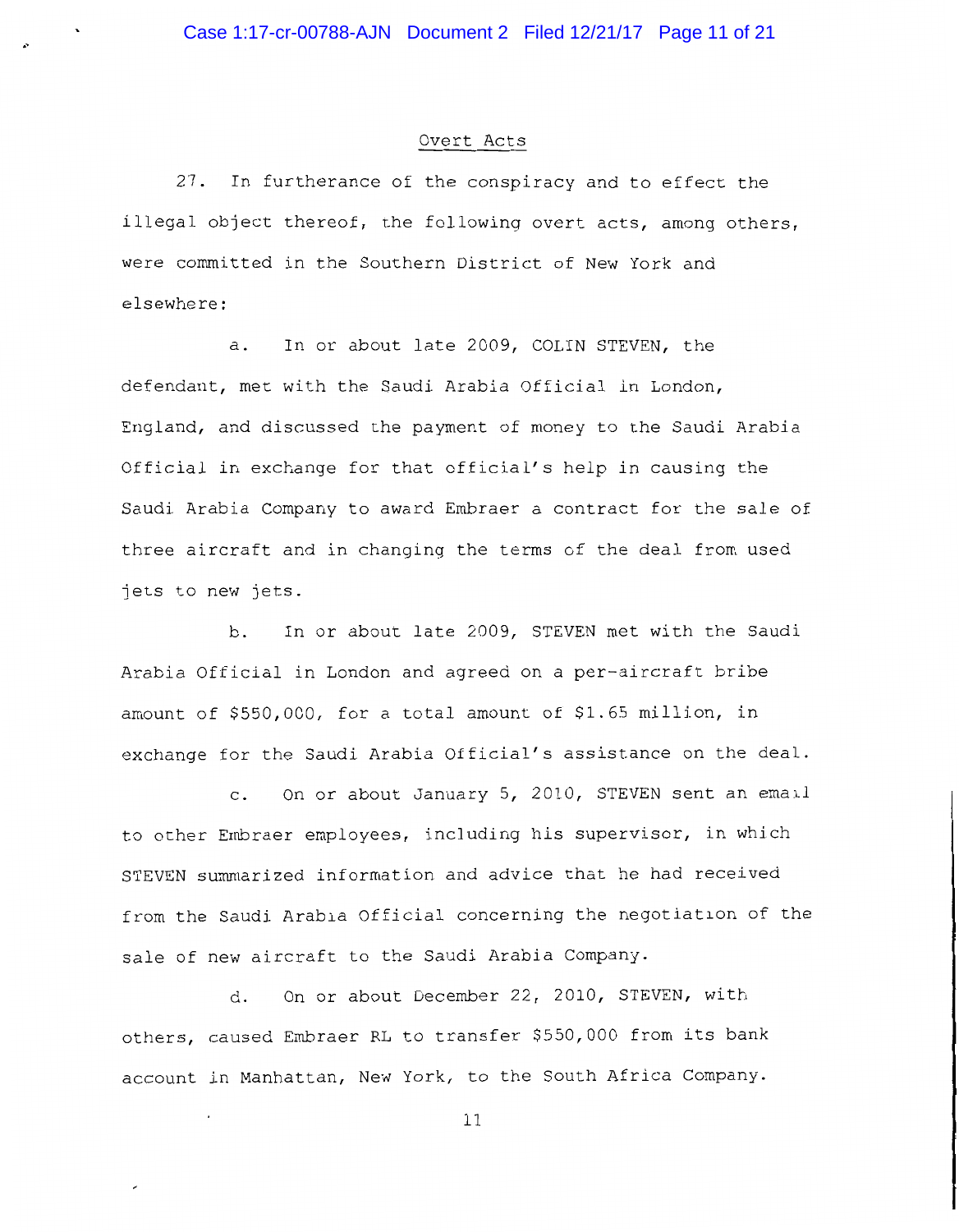Case 1:17-cr-00788-AJN Document 2 Filed 12/21/17 Page 12 of 21

On or about February 18, 2010, STEVEN, with е. others, caused Embraer RL to transfer \$1.1 million from its bank account in Manhattan, New York, to the South Africa Company.

(Title 18, United States Code, Section 371.)

### COUNT TWO

(Violation of the Foreign Corrupt Practices Act) The United States Attorney further charges:

28. The allegation set forth in paragraphs 1 through 24 are repeated and realleged as if fully set forth herein.

29. On or about February 18, 2011, in the Southern District of New York and elsewhere, COLIN STEVEN, the defendant, being an employee and agent of an issuer, and by aiding and abetting an issuer, willfully used and caused to be used the mails and means and instrumentalities of interstate commerce . corruptly in furtherance of an offer, payment, promise to pay, and authorization of the payment of money, and offer, gift, promise to give, and authorization of the giving of anything of value to a foreign official, and to a person, while knowing that all and a portion of such money and thing of value would be and had been offered, given, and promised, directly and indirectly, to a foreign official, for purposes of: (i) influencing acts and decisions of such foreign official in that foreign official's official capacity; (ii) inducing such foreign official to do and omit to do acts in violation of the lawful duty of such foreign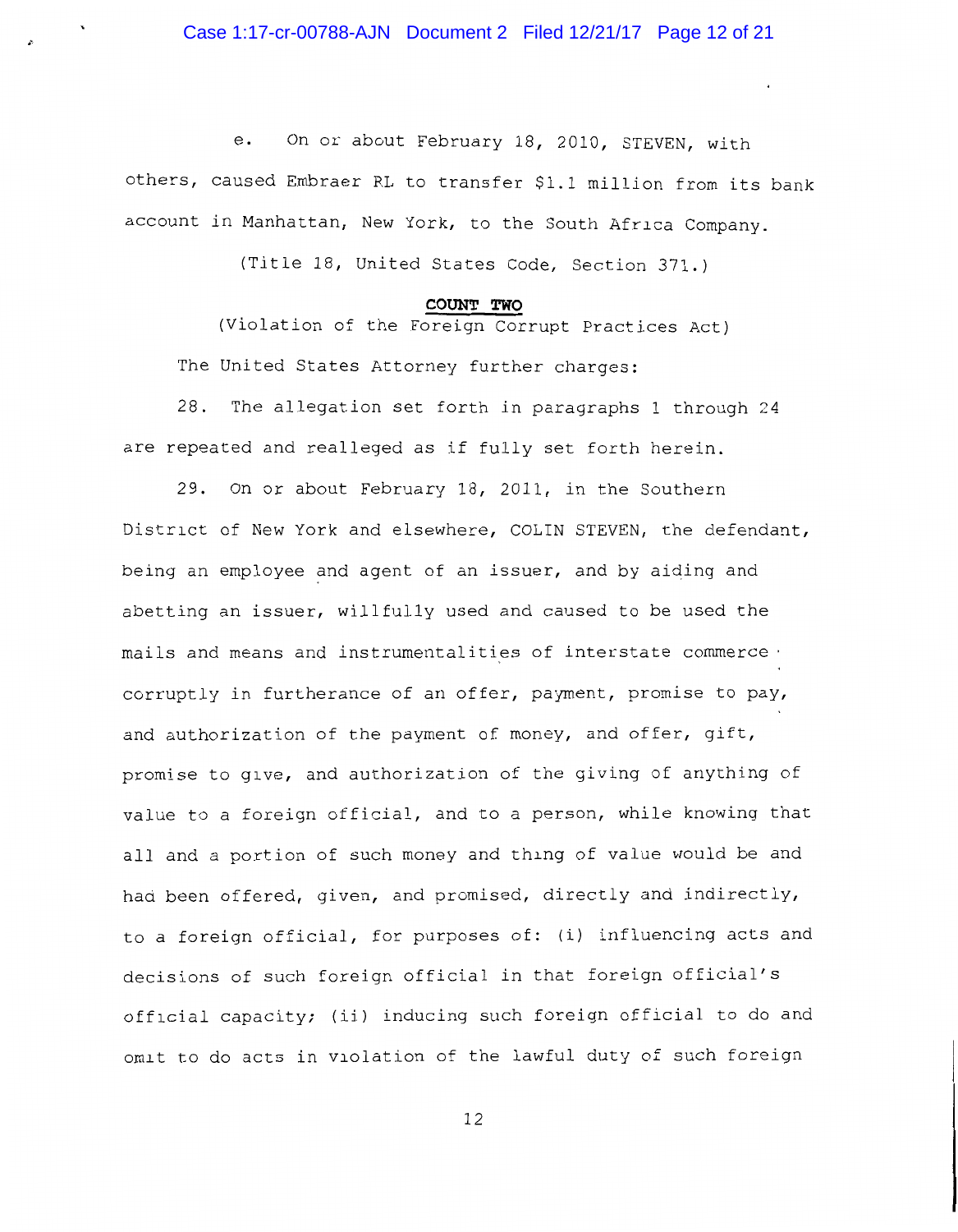official; (iii) securing any improper advantage; and (iv) inducing such foreign official to use that foreign official's influence with a foreign government and instrumentalities thereof to affect and influence acts and decisions of such government and instrumentalities, to wit, STEVEN caused and aided and abetted the transfer of \$1.1 million from Embraer RL's bank account in Manhattan, New York to the South Africa Company's bank account in South Africa, in order to assist Embraer in obtaining and retaining business for and with, and directing business to, Embraer and others.

(Title 15, United States Code, Sections 78dd-1 and 78ff(c)(2)(A); and Title 18, United States Code, Section 2.)

### COUNT THREE

 $(Wire$  Fraud Conspiracy)

The United States Attorney further charges:

The allegation set forth in paragraphs 1 through 24  $30.$ are repeated and realleged as if fully set forth herein.

 $31.$ From in or about December 2009, up to and including in or around December 2011, in the Southern District of New York and elsewhere, COLIN STEVEN, the defendant, and others known and unknown, willfully and knowingly did combine, conspire, confederate, and agree together and with each other to commit wire fraud, in violation of Title 18, United States Code, Section 1343, to wit, STEVEN, with others, caused Embraer RL to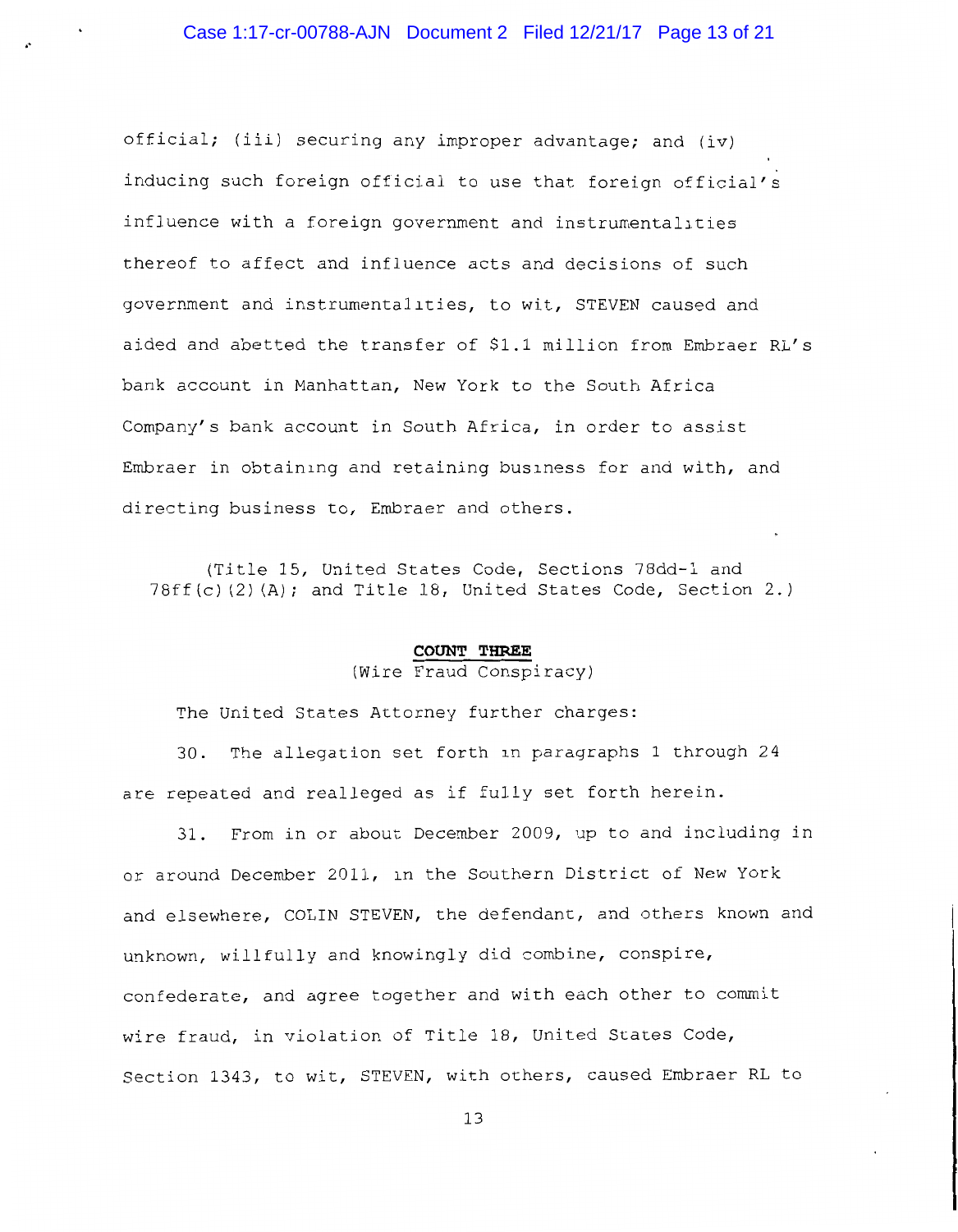wire approximately \$1.65 million to the South Africa Company, with STEVEN concealing that he would receive approximately \$129,935 of that money.

32. It was a part and an object of the conspiracy that COLIN STEVEN, the defendant, and others known and unknown, willfully and knowingly, having devised and intending to devise a scheme and artifice to defraud, and for obtaining money and property by means of false and fraudulent pretenses, representations, and promises, would and did transmit and cause to be transmitted by means of wire, radio, and television communication in interstate and foreign commerce, writings, signs, signals, pictures, and sounds for the purpose of executing such scheme and artifice, in violation of Title 18, United States Code, Section 1343.

(Title 18, United States Code, Section 1349.)

# **COUNT FOUR**<br>(Wire Fraud)

The United States Attorney further charges:

33. The allegation set forth in paragraphs 1 through 24 are repeated and realleged as if fully set forth herein.

34. From in or about December 2010, up to and including in or about December 2011, in the Southern District of New York and elsewhere, COLIN STEVEN, the defendant, willfully and knowingly, having devised and intending to devise a scheme and artifice to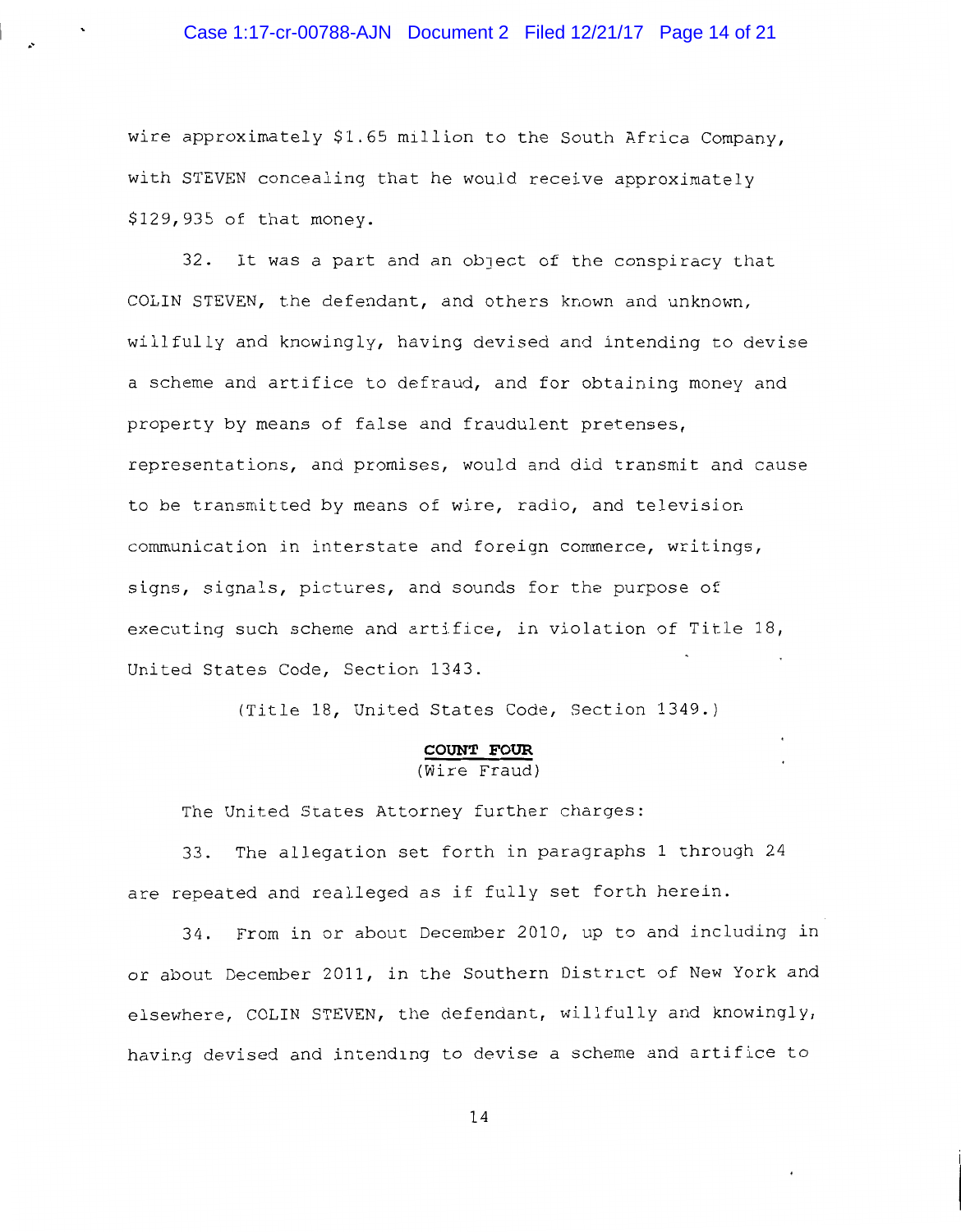defraud, and for obtaining money and property by means of false and fraudulent pretenses, representations, and promises, transmitted and caused to be transmitted by means of wire, radio, and television communication in interstate and foreign commerce, writings, signs, signals, pictures, and sounds for the purpose of executing such scheme and artifice, and did aid and abet the same, to wit, STEVEN caused Embraer RL to wire approximately \$1.65 million to the South Africa Company, with STEVEN concealing that he would and did receive approximately \$129,935 of that money.

(Title 18, United States Code, Sections 1343 and 2.)

### COUNT FIVE

(Money Laundering Conspiracy)

The United States Attorney further charges:

35. The allegation set forth in paragraphs 1 through 24 are repeated and realleged as if fully set forth herein.

36. From in or about December 2009, up to and including in or about December 2011, in the Southern District of New York and elsewhere, COLIN STEVEN, the defendant, and others known and unknown, willfully and knowingly did combine, conspire, confederate, and agree together and with each other to commit money laundering, in violation of Title 18, United States Code, Section  $1956(a) (2) (A)$ .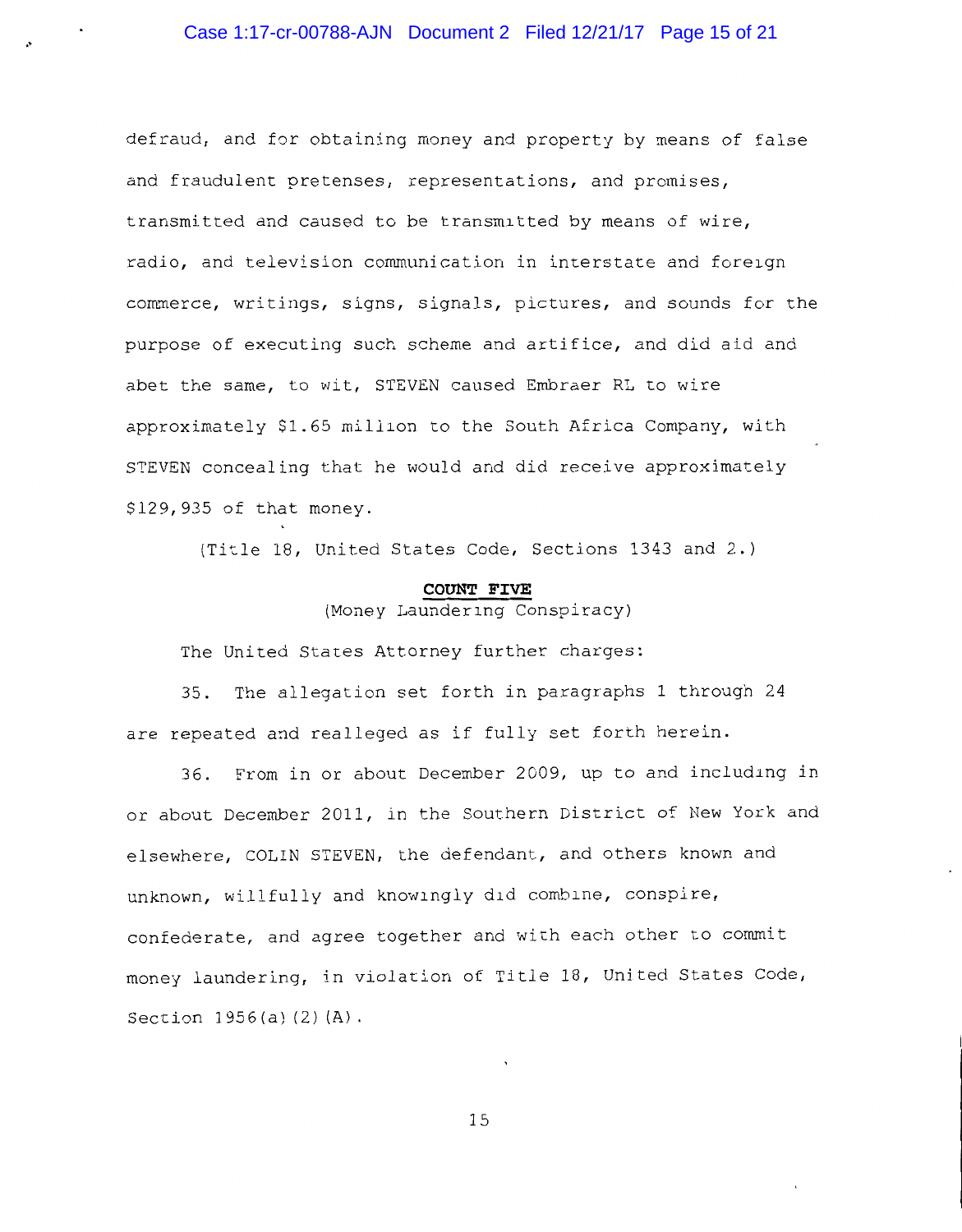37. It was a part and an object of the conspiracy that COLIN STEVEN, the defendant, and others known and unknown, would and did knowingly transport, transmit, and transfer, and attempt to transport, transmit, and transfer a monetary instrument and funds from a place in the United States to and through a place outside the United States, and to a place in the United States from and through a place outside the United States, with the intent to promote the carrying on of specified unlawful activity, to wit, the FCPA violations charged in Counts One and Two of this Information and the wire fraud violations charged in Counts Three and Four of this Information.

(Title 18, United States Code, Section 1956(h).)

## COUNT SIX

## (Money Laundering)

The United States Attorney further charges:

38. The allegation set forth in paragraphs 1 through 24 are repeated and realleged as if fully set forth herein.

39. From in or about December 2010, up to and including in or about December 2011, in the Southern District of New York and elsewhere, COLIN STEVEN, the defendant, did knowingly transport, transmit, and transfer, and aid, abet, and cause others to transport, transmit, and transfer, and attempt to transport, transmit, and transfer a monetary instrument and funds, from a place in the United States to and through a place outside the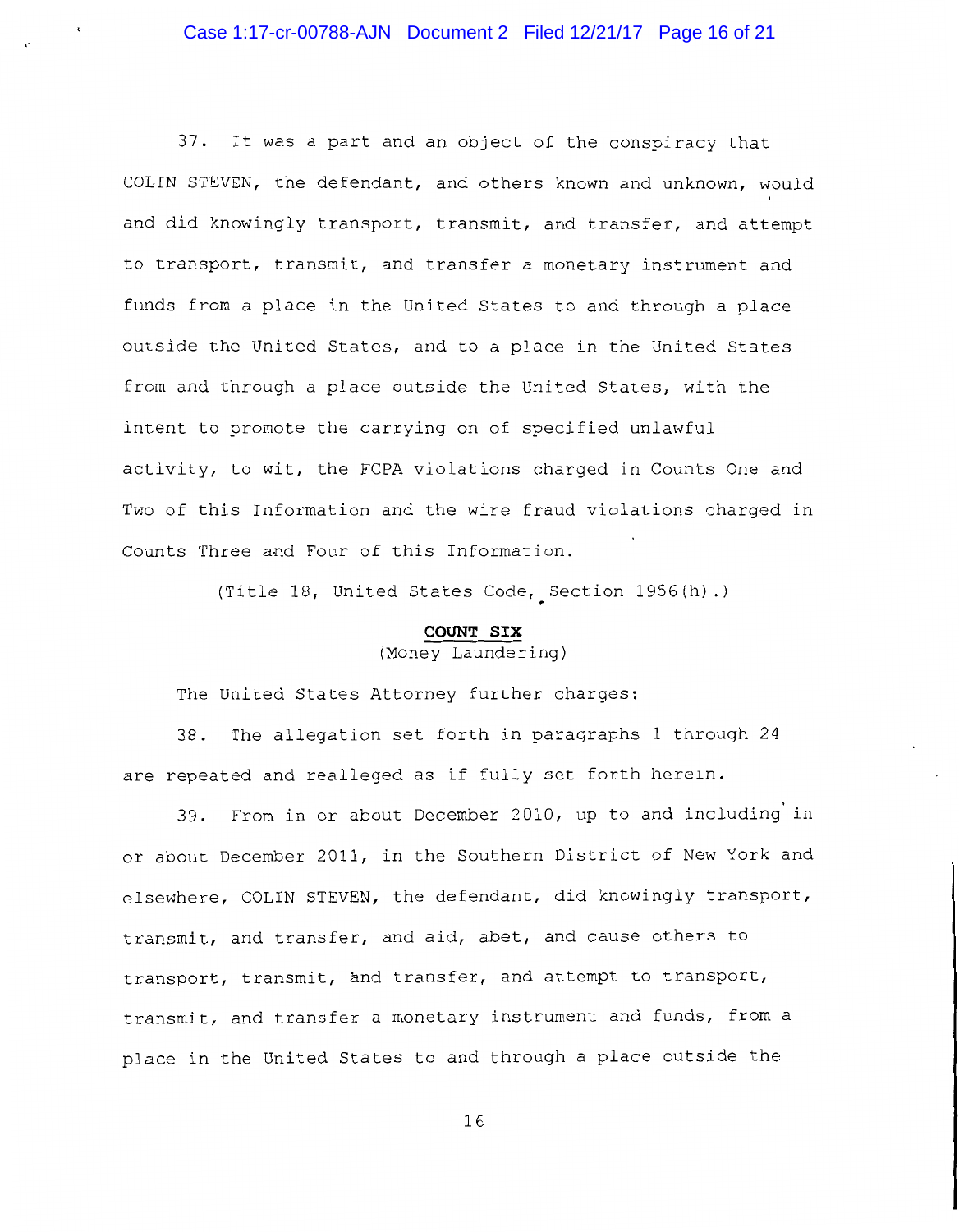United States, and to a place in the United States from and through a place outside the United States, with the intent to promote the carrying on of specified unlawful activity, to wit, the FCPA violations charged in Counts One and Two of this Information and the wire fraud violations charged in Counts Three and Four of this Information.

(Title 18, United States Code, Sections 1956(a)(2)(A) and 2.)

#### COUNT SEVEN

### (False Statement)

The United States Attorney further charges:

40. The allegations set forth in paragraphs 1 through 24 are repeated and realleged as if fully set forth herein.

41. On or about December 19, 2014, in the Southern District of Florida and elsewhere, COLIN STEVEN, the defendant, in a matter within the jurisdiction of the executive branch of the Government of the United States, knowingly and willfully made a materially false, fictitious, and fraudulent statement and representation, to wit, during an interview with the FBI, STEVEN falsely stated that funds he had received from the South Africa Company in 2011 had been transferred to him by an executive of the South Africa Company for the purpose of buying real estate in connection with a potential business venture between himself and the executive when, in truth and in fact,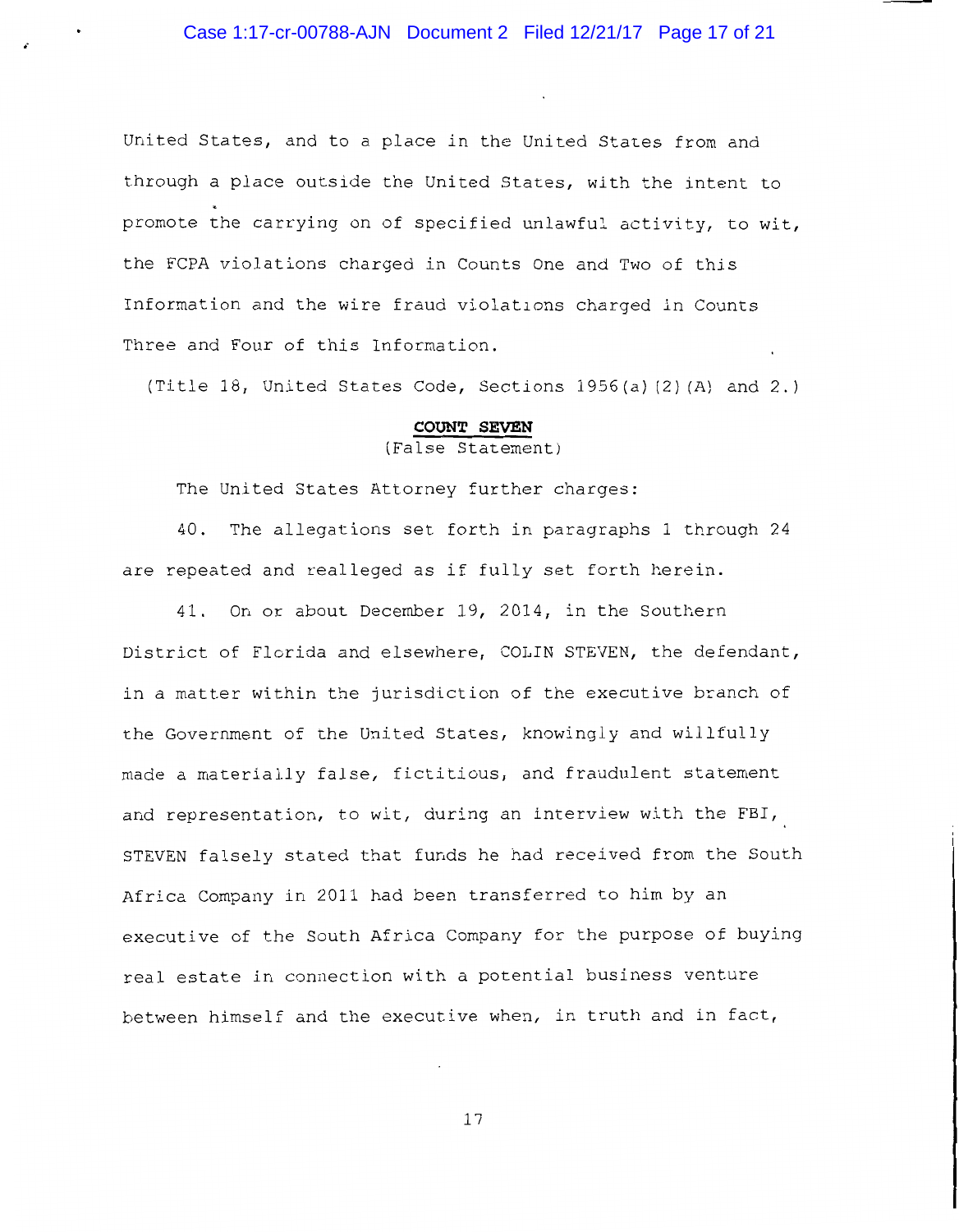## Case 1:17-cr-00788-AJN Document 2 Filed 12/21/17 Page 18 of 21

those funds constituted a kickback of a portion of bribery payments from Embraer.

(Title 18, United States Code, Section 1001.)

## FORFEITURE ALLEGATION AS TO COUNTS ONE THROUGH FOUR

42. As a result of committing the offenses alleged in Counts One through Four of this Information, COLIN STEVEN, the defendant, shall forfeit to the United States, pursuant to Title 18, United States Code, Section 981(a)(1)(C), and Title 28, United States Code, Section 2461(c), any and all property, real and personal, which constitutes or is derived from proceeds traceable to the commission of the offenses alleged in Counts One through Four of this Information that the defendant personally obtained.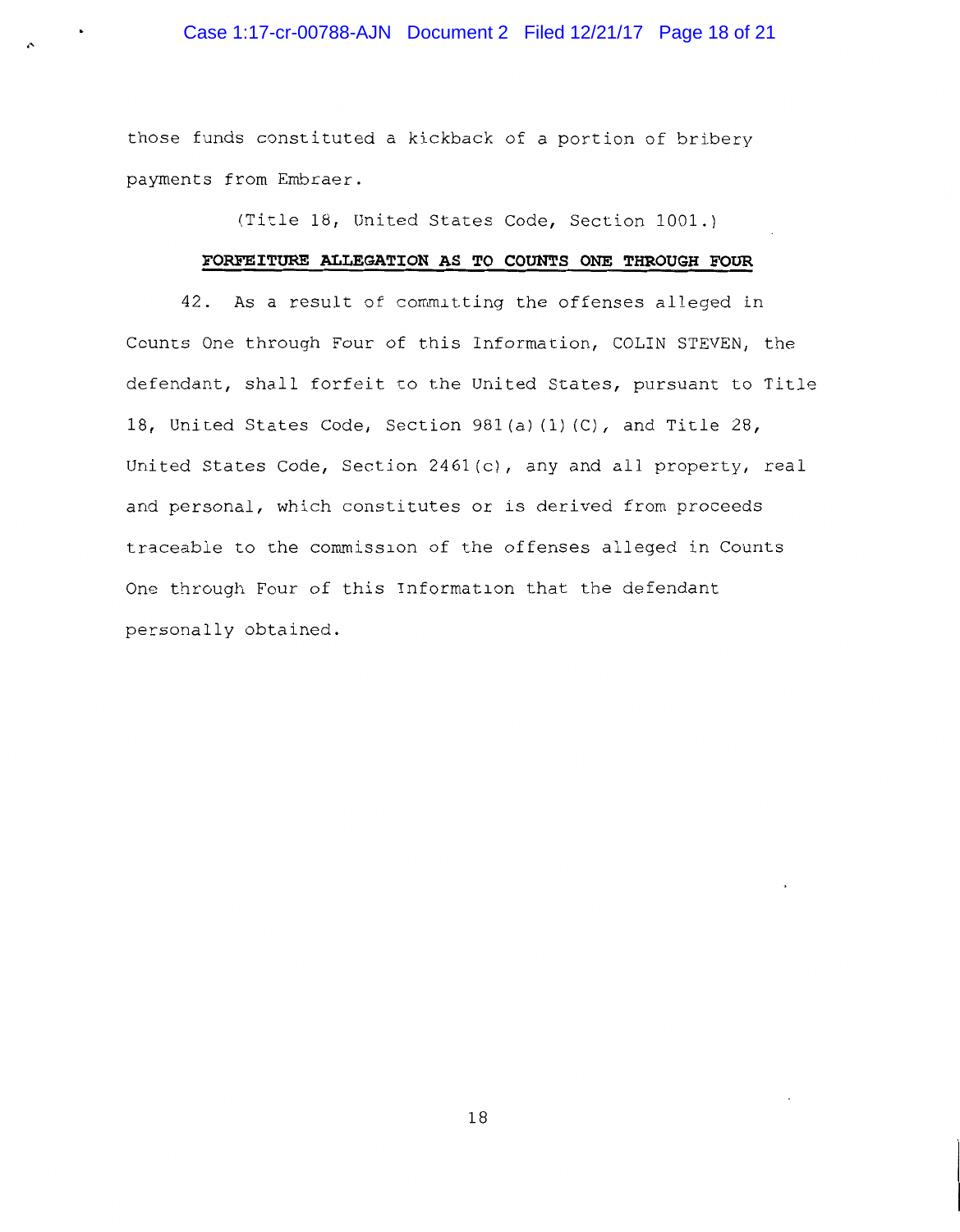### FORFEITURE ALLEGATION AS TO COUNTS FIVE AND SIX

43. As a result of committing the offenses alleged in Counts Five and Six of this Information, COLIN STEVEN, the defendant, shall forfeit to the United States, pursuant to Title 18, United States Code, Section 982(a)(1), any and all property, real and personal, involved in the offenses alleged in Counts Five and Six of this Information, or any property traceable to such property, including but not limited to a sum of money in United States currency representing the amount of property involved in said offenses that the defendant personally obtained.

### Substitute Assets Provision

44. If any of the property described above as being subject to forfeiture, as a result of any act or omission of COLIN STEVEN, the defendant:

a. cannot be located upon the exercise of due diligence;

has been transferred or sold to, or deposited  $b.$ with, a third party;

has been placed beyond the jurisdiction of the  $\overline{C}$ . court;

> has been substantially diminished in value; or  $d_{\star}$

has been commingled with other property which  $e<sub>z</sub>$ cannot be divided without difficulty;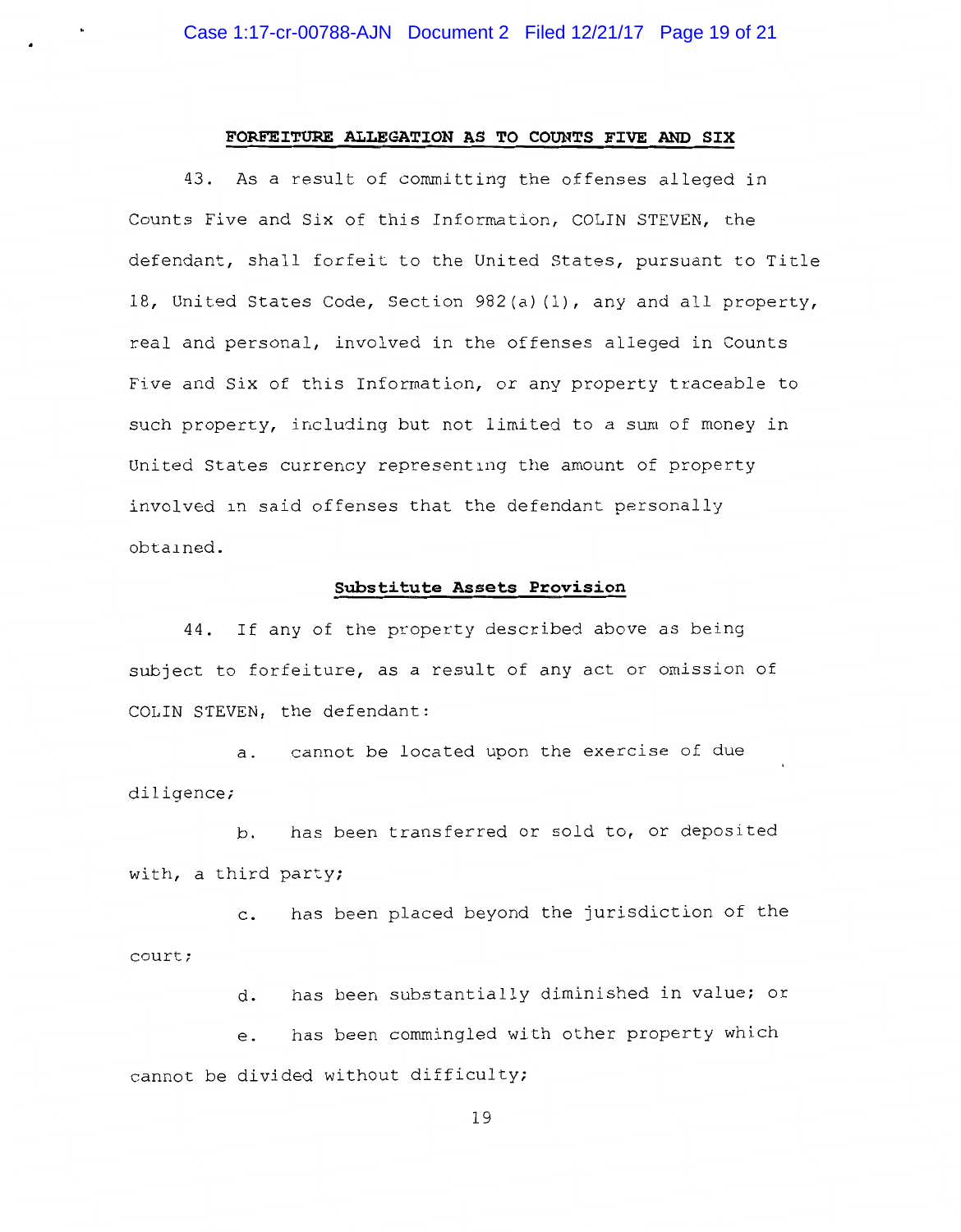it is the intent of the United States, pursuant to Title 21, United States Code, Section 853(p); and Title 28, United States Code, Section 2461(c), to seek forfeiture of any other property of said defendant up to the value of the forfeitable property described above.

> (Title 18, United States Code, Sections 981 and 982; Title 21, United States Code, Section 853; Title 28, United States Code, Section 2461.)

JOON H. Acting United States Attorney

SANDRA MOSER Acting Chief, Fraud Section Criminal Division United States Department of Justice